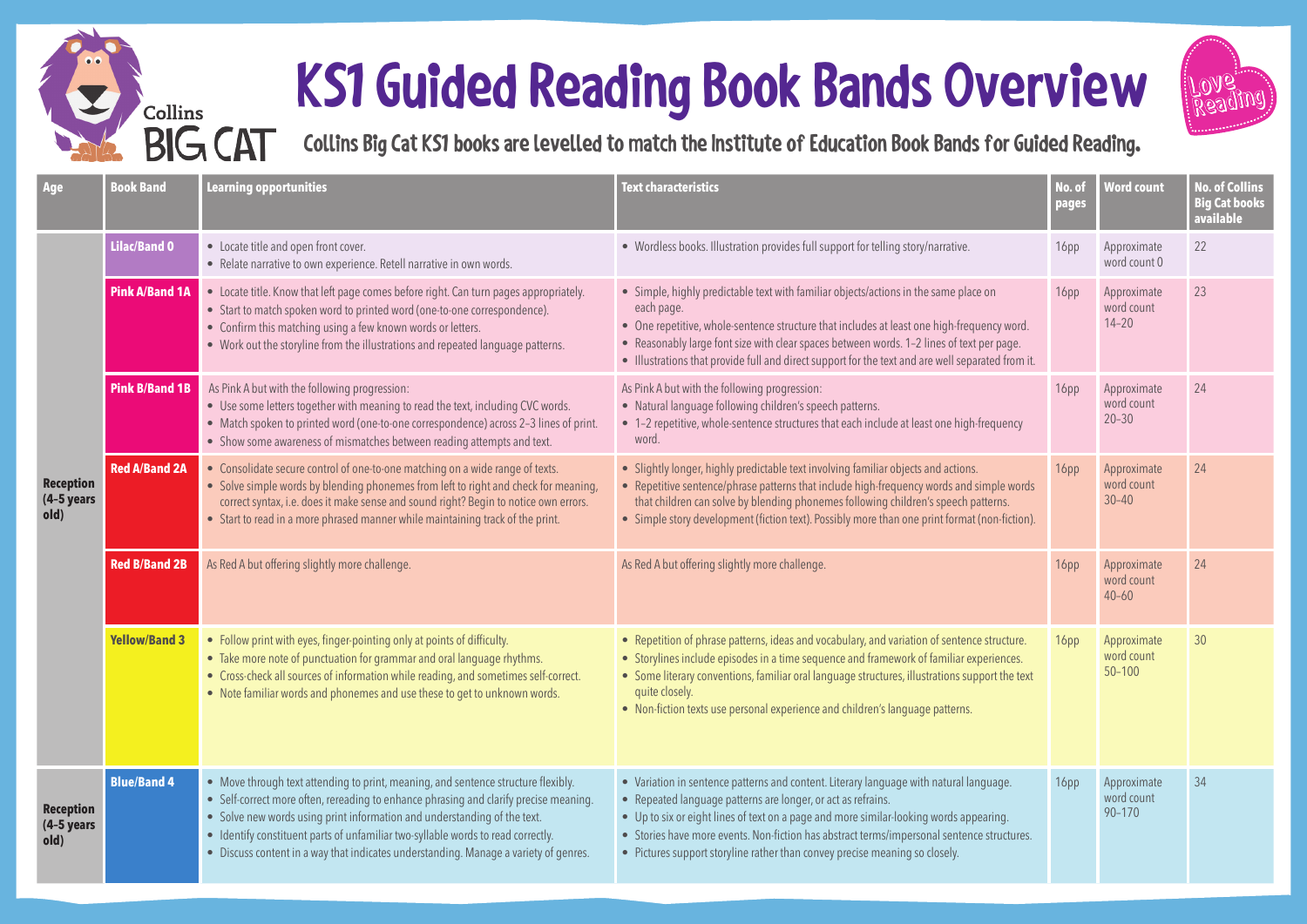| Age                             | <b>Book Band</b>                      | <b>Learning opportunities</b>                                                                                                                                                                                                                                                                                                                                                                                                                                                                                                                              | <b>Text characteristics</b>                                                                                                                                                                                                                                                                                                                                                                                                                                                                                               |      | <b>Word count</b>                    | <b>No. of Collins</b><br><b>Big Cat books</b><br>available |
|---------------------------------|---------------------------------------|------------------------------------------------------------------------------------------------------------------------------------------------------------------------------------------------------------------------------------------------------------------------------------------------------------------------------------------------------------------------------------------------------------------------------------------------------------------------------------------------------------------------------------------------------------|---------------------------------------------------------------------------------------------------------------------------------------------------------------------------------------------------------------------------------------------------------------------------------------------------------------------------------------------------------------------------------------------------------------------------------------------------------------------------------------------------------------------------|------|--------------------------------------|------------------------------------------------------------|
|                                 | <b>Green/Band 5</b>                   | • Read fluently with attention to punctuation.<br>• Solve new words using print detail, attending to meaning and syntax. Self-correct.<br>• Manage effectively a growing variety of texts, including non-fiction.<br>• Discuss and interpret character and plot more fully.<br>• Use contents page and glossary in non-fiction books, and locate information.                                                                                                                                                                                              | • Varied, longer sentences, with little repetition of phrases. Repeated, unfamiliar words.<br>• More varied and larger number of characters involved.<br>• Events sustained over several pages with a larger number of words on page.<br>• Less familiar, more specialized vocabulary. Illustrations provide moderate support for fiction.<br>• Print may be located in captions, fact-boxes and diagrams in non-fiction.                                                                                                 | 24pp | Approximate<br>word count<br>170-250 | 26                                                         |
| Year 1<br>$(5-6$ years<br>old)  | <b>Orange/Band 6</b>                  | • Get started on fiction after briefer introductions, without relying on artwork.<br>• Examine non-fiction layout, using contents pages to select sections of a book to read.<br>• Read longer and more complex sentences with a range of punctuation and text layout.<br>• Use familiar syllables to read longer words. Use appropriate terminology in discussion.<br>• Check information in text with illustrations and comment on content. Infer meaning.                                                                                               | • Increased proportion of space allocated to print rather than pictures in fiction.<br>• Illustrations support overall meaning of text.<br>• Longer stories with more literary language. Sentence structures more complex.<br>• Range of text provision, e.g. plays, simple poetry, simple non-fiction of different types.<br>• Non-fiction texts contain more formal sentences and unfamiliar terms and layouts.                                                                                                         | 24pp | Approximate<br>word count<br>250-300 | 25                                                         |
|                                 | Turquoise/<br><b>Band 7</b>           | • Extract meaning from the text while reading with less dependence on illustrations.<br>• Use punctuation and text layout to read with expression and control.<br>• Sustain reading through longer sentence structures and paragraphs.<br>• Tackle a higher ratio of complex words with known vocabulary, phonics and syllables.<br>• Monitor own reading, checking and self-correcting while considering text meaning.<br>• Navigate around texts such as indexes, glossaries, and dictionaries.                                                          | • More extended descriptions and use of literary phrasing.<br>• More print, more illustrations and layout with elaborated episodes and events.<br>• More unusual and challenging vocabulary, particularly in non-fiction.<br>• Illustrations provide a lower level of support in fictional texts, and include graphs, maps, and<br>diagrams in non-fiction.<br>• Non-fiction texts contain longer, more formal sentences. Some repeated terms.                                                                            | 24pp | Approximate<br>word count<br>300-500 | 22                                                         |
| Year 2<br>$(6-7)$ years<br>old) | <b>Purple/Band 8</b>                  | • Adapt to a variety of fiction, non-fiction and poetry with growing independence.<br>• Read silently and rapidly. Use punctuation to keep track of longer sentences.<br>Solve most unfamiliar words by blending less common digraphs and recognising<br>alternative spellings to read longer and more complex words. Predict content/layout/<br>story development.<br>• Take more conscious account of literary effects and the formal language of non-fiction.<br>• Begin to consciously use reading to extend speaking, writing, vocabulary and syntax. | • Sentence structures becoming longer and more complex. Wider variety of genre but still<br>illustrated.<br>• Storyline may be more involved and reflect the feelings of the writer.<br>• Some books with short chapters for more sustained reading.<br>• Characters are more distinctive and rounded than at earlier levels.<br>• Non-fiction texts cover an increasing curriculum range and different text formats.<br>• Alphabetically ordered texts, i.e. dictionaries and simple encyclopedias, glossaries, indexes. | 24pp | Approximate<br>word count<br>500-750 | 23                                                         |
|                                 | <b>Gold/Band 9</b>                    | As Purple, but offering slightly more challenge.                                                                                                                                                                                                                                                                                                                                                                                                                                                                                                           | As Purple, but offering slightly more challenge.                                                                                                                                                                                                                                                                                                                                                                                                                                                                          | 24pp | Approximate<br>word count<br>700-900 | 24                                                         |
|                                 | White/Band 10                         | • Read silently, sustaining interest in longer text, returning to it easily later.<br>• Use text more fully as a reference and as a model, and find information in texts more<br>flexibly.<br>• Notice the spelling of unfamiliar words and relate to known words.<br>• Show increased awareness of vocabulary and precise meaning.<br>• Express reasoned opinions and interpretations about what is read, and compare texts.                                                                                                                              | • Storyline or theme sustained over a longer period of time with chapters or subsections.<br>• Sentence structures may be longer, with more subordinate phrases or clauses.<br>• Characters may be more fully developed with more than one point of view expressed.<br>• Information/action implied, not spelled out. May contain more metaphorical or technical<br>language.<br>• Non-fiction texts in a broader context and include more detailed information.                                                          | 32pp | Approximate<br>word count 1200       | 19                                                         |
|                                 | <b>White Plus/</b><br><b>Band 10+</b> | • As White, but offering more challenge for pupils that are ready for higher reading<br>levels.                                                                                                                                                                                                                                                                                                                                                                                                                                                            | • As White, but with longer texts and more complex plot structures.                                                                                                                                                                                                                                                                                                                                                                                                                                                       | 48pp | Approximate<br>word count 1200       | 8                                                          |
|                                 | <b>Lime/Band 11</b>                   | • Recognise text type and predict general content, returning easily to them after a break.<br>• Read silently, adjusting speed to suit material and monitoring the meaning.<br>• Rerun to make different interpretations of dialogue, complex sentences etc.<br>• Make use of blurbs, glossaries, and indexes to locate information quickly and<br>accurately.<br>• Express reasoned opinions about what is read, and compare texts.<br>• Sustain meaning over many phrases for comprehension due to complex sentences.                                    | • Storyline or theme may be sustained over a longer period of time with chapters or<br>subsections.<br>• More unfamiliar, sophisticated terms including a greater range of verbs to suggest precise<br>meanings.<br>• Widening range of layout, genre, and writing style.<br>• More metaphorical or technical language.<br>• More technical vocabulary not supported directly by illustrations.                                                                                                                           | 32pp | Approximate<br>word count 1500       | 21                                                         |
|                                 | Lime Plus/<br><b>Band 11+</b>         | • As Lime, but offering more challenge for pupils that are ready for higher reading levels.                                                                                                                                                                                                                                                                                                                                                                                                                                                                | • As Lime, but with longer texts and more complex plot structures.                                                                                                                                                                                                                                                                                                                                                                                                                                                        | 48pp | Approximate<br>word count 1500       | 8                                                          |